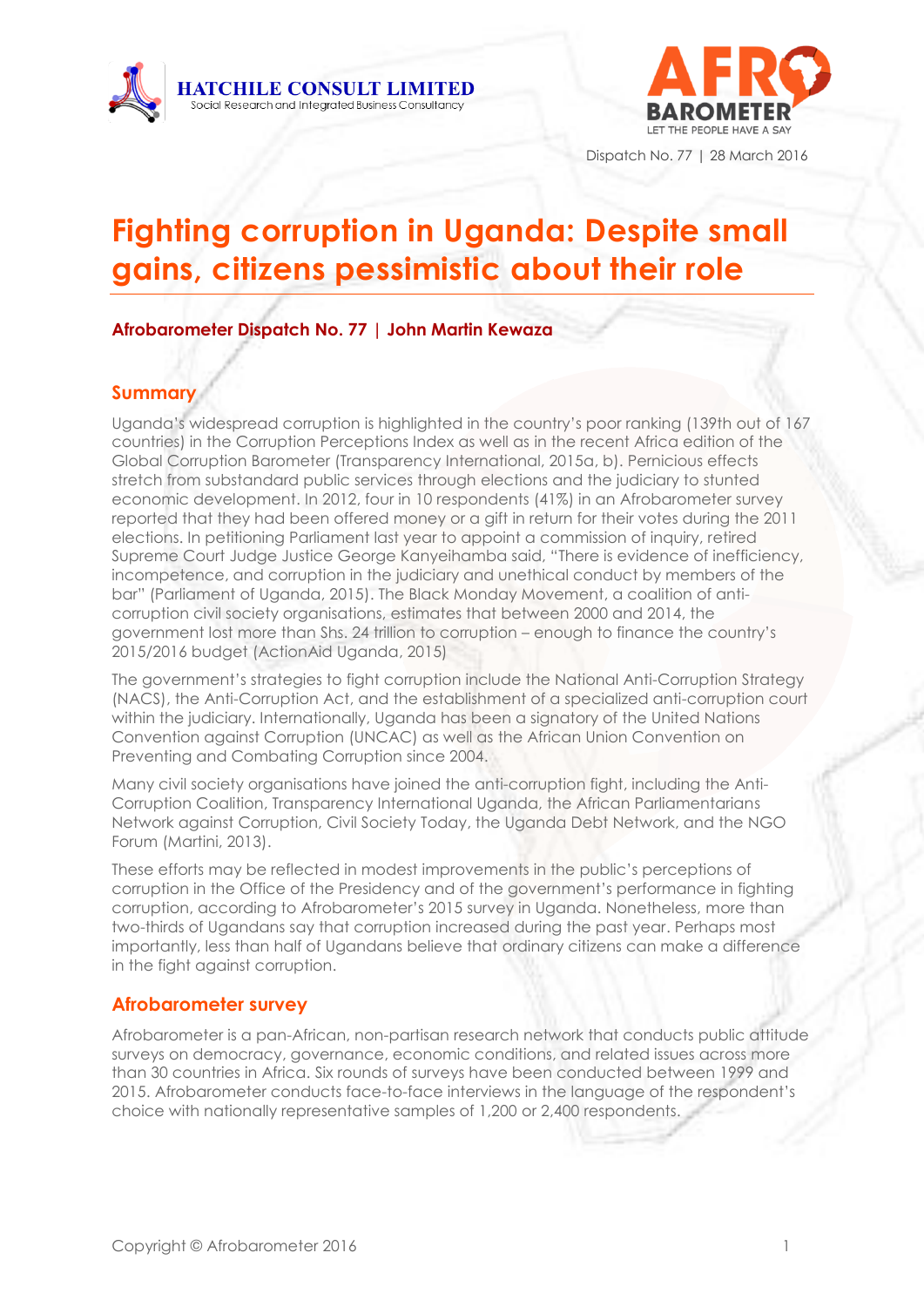

The Afrobarometer team in Uganda, led by Hatchile Consult, interviewed 2,400 adult Ugandans in May 2015. A sample of this size yields country-level results with a margin of error of +/-2% at a 95% confidence level. Previous surveys have been conducted in Uganda in 2000, 2002, 2005, 2008, and 2012.

#### **Key findings**

- More than two-thirds (69%) of Ugandans say the level of corruption in the country increased during the 12 months preceding the survey, including 51% who say it increased "a lot." The proportion of citizens who perceive corruption as one of the most important problems facing the country is growing slowly but steadily.
- About one in three Ugandans (29%) say that "most" or "all" officials in the Office of the Presidency are corrupt, an improvement from 39% in 2008. Perceptions of corruption in the judiciary increased, but police continue to fare worst in public perceptions of corruption among state officials.
- Citizen assessments of the government's performance in fighting corruption improved slightly, but still only 26% describe those efforts as "fairly" or "very" good.
- Less than half of Ugandans (47%) agree that ordinary citizens can make a difference in the fight against corruption. Optimism is higher among men, younger citizens, more educated citizens, and frequent consumers of news.
- Among Ugandans who tried to obtain certain government services in the year preceding the survey, almost four in 10 (38%) say they paid a bribe to get the services they needed. Only 6% of those who paid bribes reported these incidents to the authorities.

#### **Perceived level of corruption**

Almost seven in 10 Ugandans (69%) say the level of corruption in the country increased in the previous 12 months; more than half (51%) say it increased "a lot" (Figure 1). Among 36 surveyed countries, this places Uganda in ninth place in terms of a perceived increase in corruption (Figure 2).



#### **Figure 1: Perception of increased corruption** | Uganda | 2015

**Respondents were asked:** *In your opinion, over the past year, has the level of corruption in this country increased, decreased, or stayed the same?*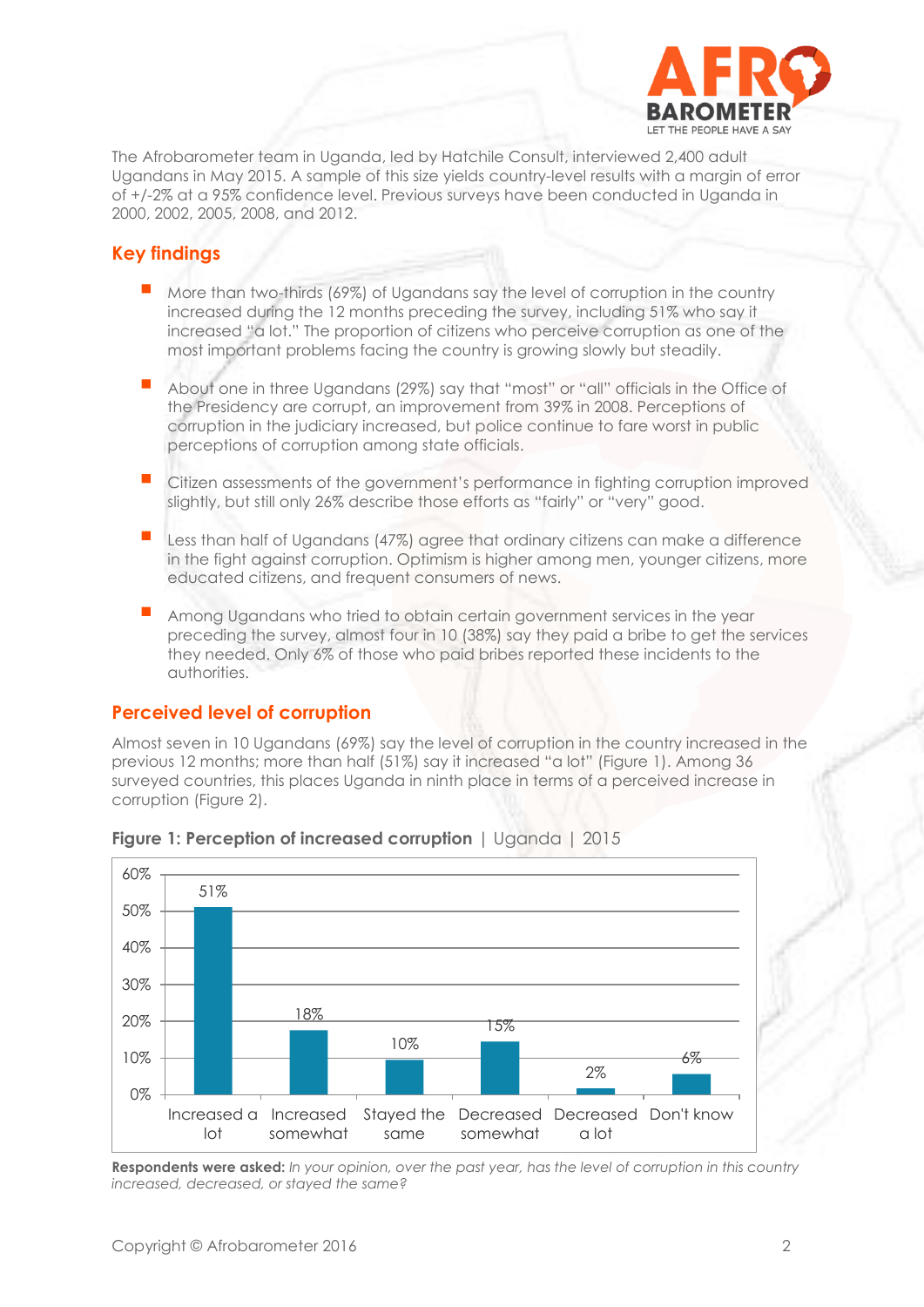



#### **Figure 2: Perception of increased corruption** | 36 countries | 2015

**Respondents were asked:** *In your opinion, over the past year, has the level of corruption in this country increased, decreased, or stayed the same? (% who say "increased somewhat" or "increased a lot")*

# **Perceived institutional corruption**

In public perceptions of corruption among state officials, the Office of the Presidency fares best and the police worst (Figure 3). About three in 10 Ugandans (29%) say "most" or "all" officials in the Presidency are corrupt, an improvement from 39% in 2008 and 37% in 2012. More than twice as many citizens say "most" or "all" police officials are corrupt (63%, a slight improvement from 68% in 2008).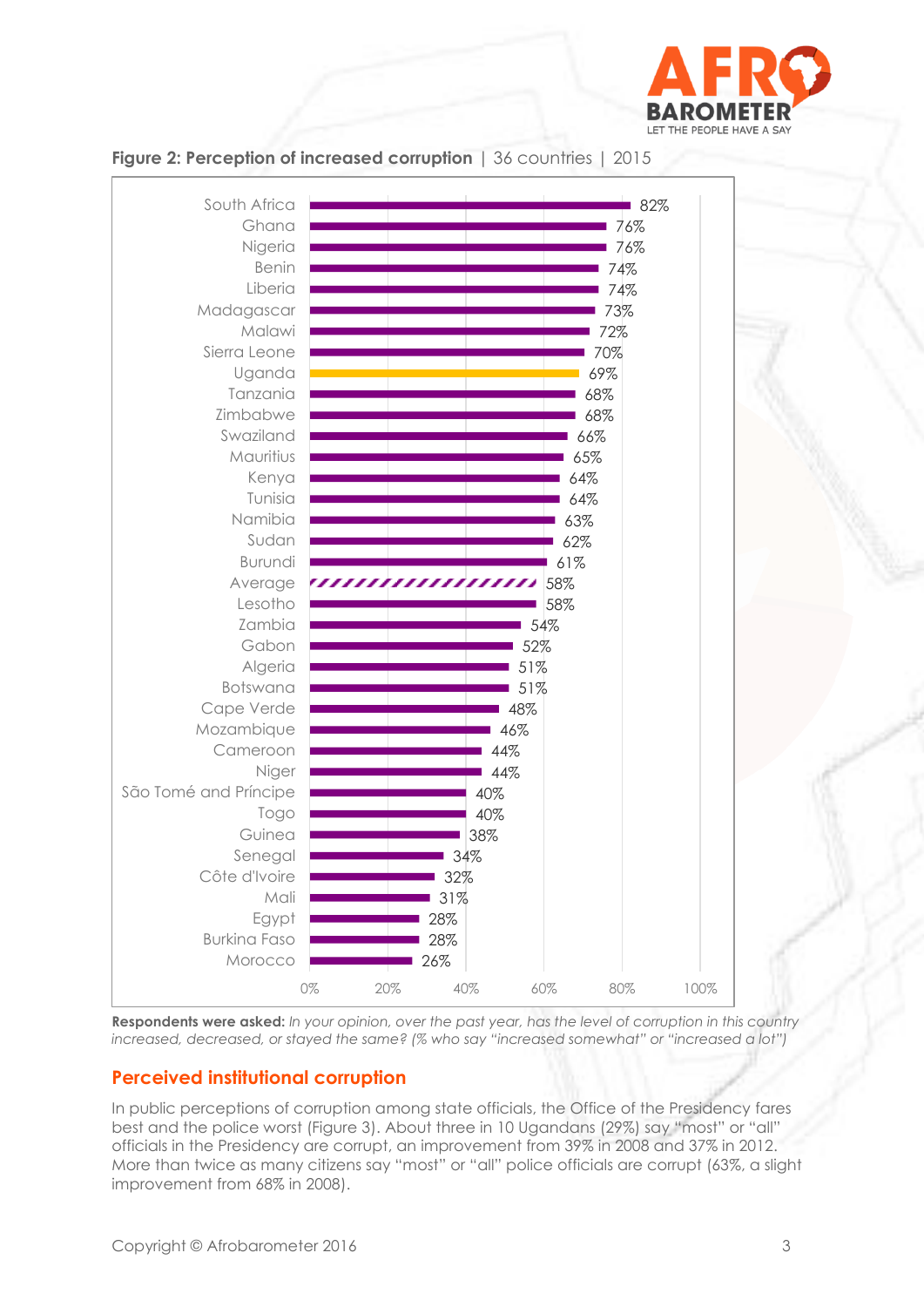

Public perceptions of corruption in the judiciary continue to worsen (45% say most or all judges and magistrates are corrupt). Members of Parliament, local government councillors, other government officials, and tax officials largely lost improvements in public perceptions recorded between 2008 and 2012.





**Respondents were asked:** *How many of the following do you think are involved in corruption, or haven't you heard enough about them to say? (% who say "most" or "all" are corrupt)*

## **Government performance in fighting corruption**

The proportion of Ugandans who perceive corruption as one of the most important problems facing their country has been increasing slowly but steadily over the past decade: One in five respondents (19%) now cite corruption among their top three priorities that the government should address, compared to 8% in 2005 (Figure 4). This places corruption at No. 6 among citizens' priority problems.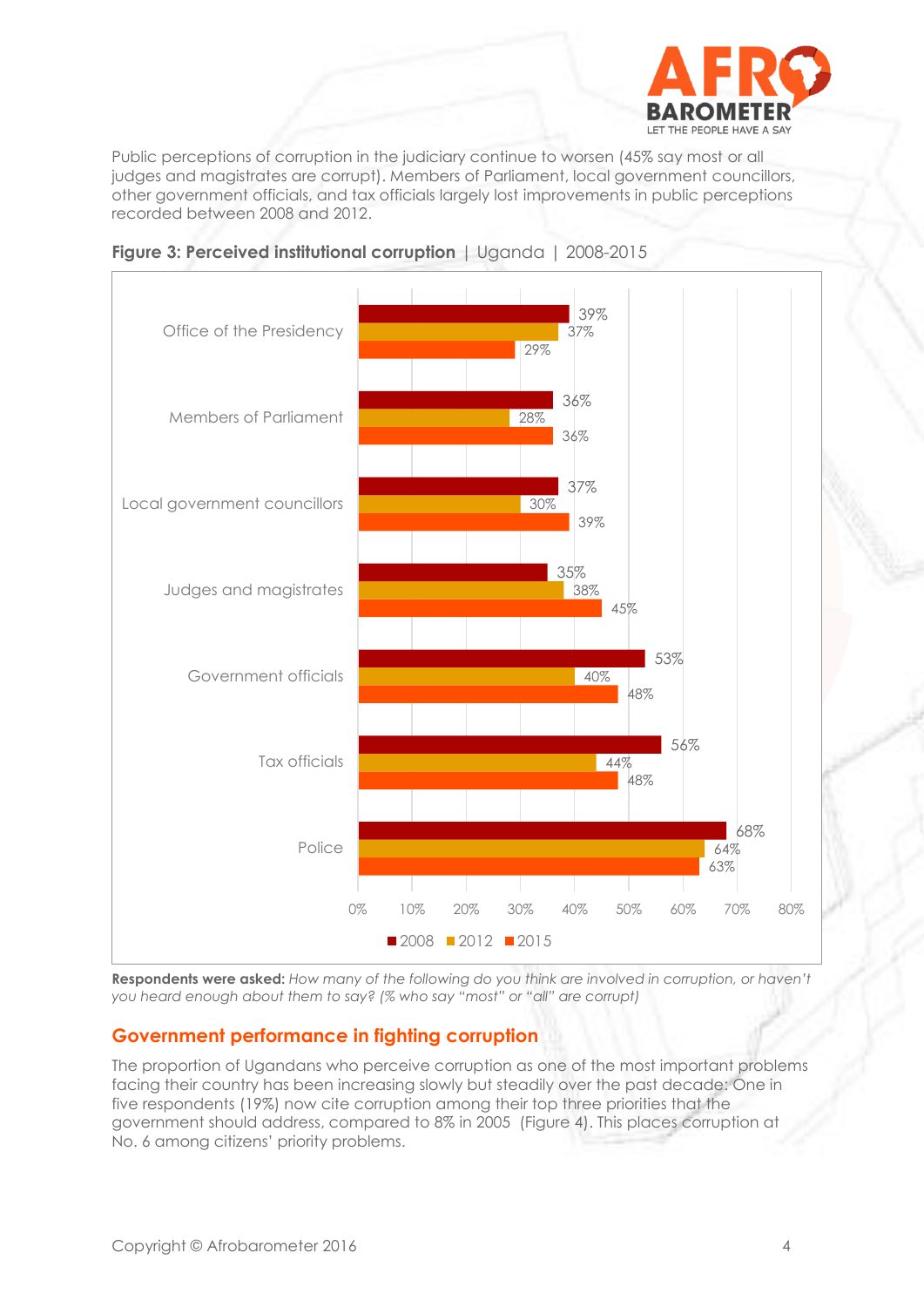



**Figure 4: Corruption as the most important problem facing Uganda |**2002-2015

**Respondents were asked:** *In your opinion, what are the most important problems facing this country that government should address*? (Respondents could give up to three responses; figure shows % of respondents who cited corruption among their top three problems.)

Only one in four Ugandans (26%) say the government is doing "fairly well" or "very well" in fighting corruption. This is a slight improvement after a decade of increasingly negative ratings, but is still only half the level of approval recorded in 2000 (Figure 5).

**Figure 5: Perceptions of government performance in fighting corruption** | Uganda |2000-2015



**Respondents were asked:** *How well or badly would you say the current government is handling the following matters, or haven't you heard enough to say: Fighting corruption in government? (% who say "fairly well" or "very well")*

#### **Combating corruption: Civil society efforts**

A number of civil society organisations have focused on reducing corruption. In response to corruption scandals, these organisations formed a coalition named the Black Monday Movement to campaign against theft of public resources and impunity. The coalition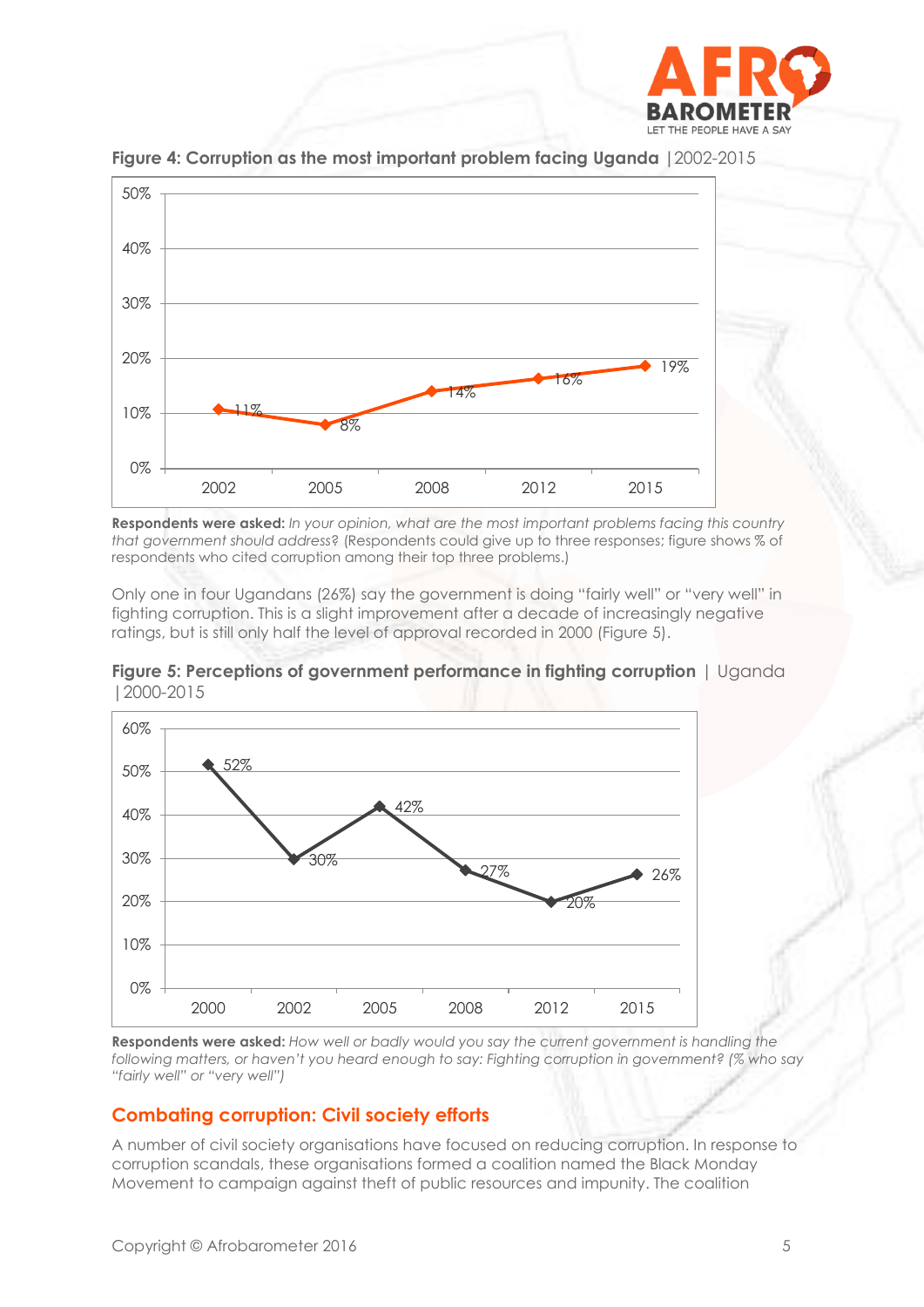

organises events every first Monday of the month to raise awareness of corruption and mobilize citizens to take action.

Among survey respondents, only one in 10 (11%) have heard about the Black Monday campaign. Of those who know of the campaign, 73% agree with it (Figure 6).



**Figure 6: Awareness of and support for Black Monday campaign** | Uganda | 2015

**Respondents were asked:** *Have you heard about the "Black Monday" campaign organized by civil society organizations in this country to demand for greater accountability from public officials? (If yes:) Do you agree or disagree with the "Black Monday" campaign?*

## **Combating corruption: Role of ordinary citizens**

Less than half (45%) of Ugandans agree that ordinary people can make a difference in the fight against corruption (Figure 7). A slightly greater number (48%) disagree, while 4% say they don't know.

#### **Figure 7: Views on whether ordinary citizens can make a difference in the fight against corruption** | Uganda | 2015



**Respondents were asked:** *Please tell me whether you agree or disagree with the following statement: Ordinary people can make a difference in the fight against corruption?*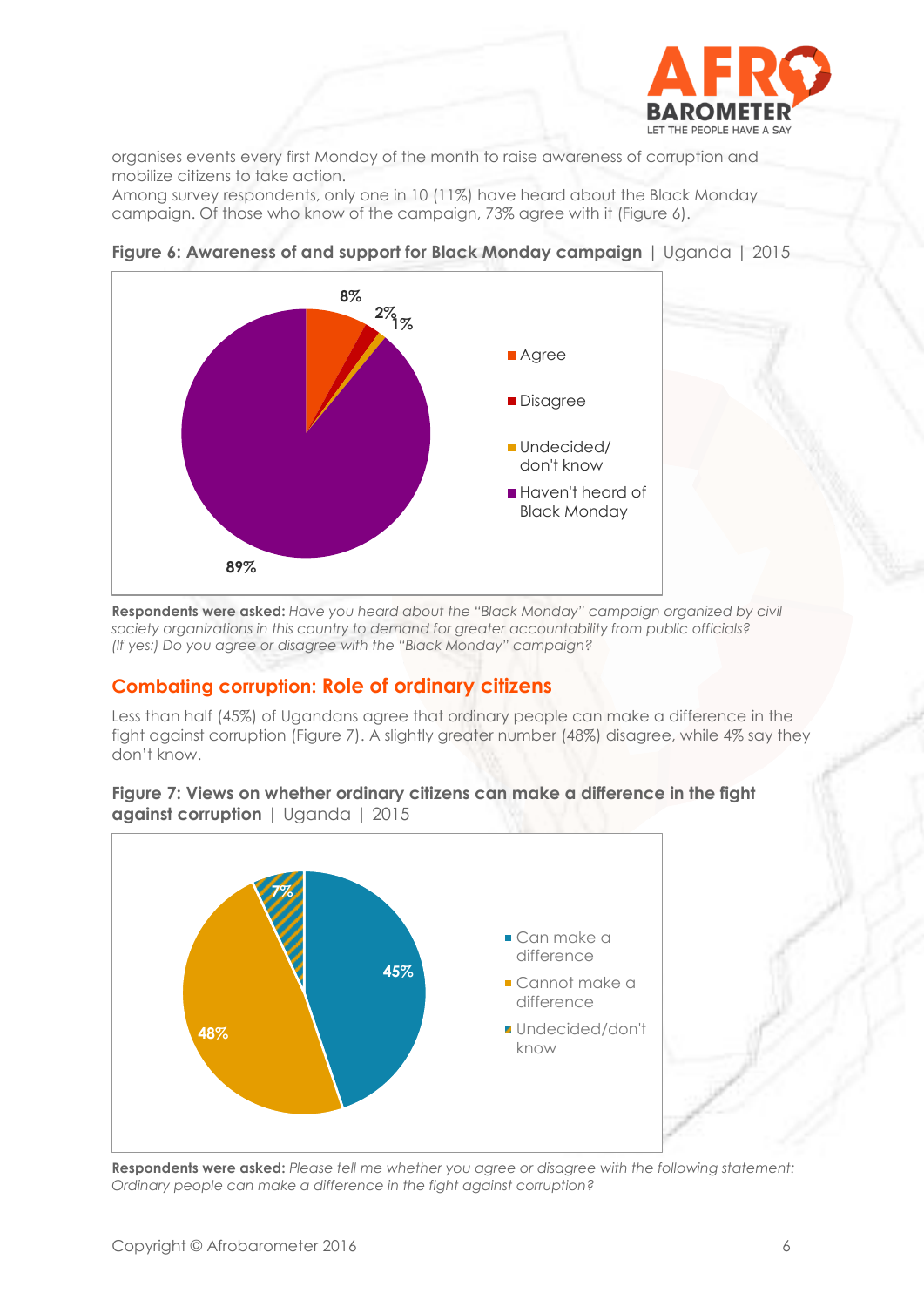

This response places Uganda among the least optimistic countries in Africa in terms of the ability of citizens to fight corruption (Figure 8).

**Figure 8: Percentage of respondents who agree that ordinary citizens can make a difference in the fight against corruption** | 36 countries | 2015



**Respondents were asked:** *Please tell me whether you agree or disagree with the following statement: Ordinary people can make a difference in the fight against corruption?*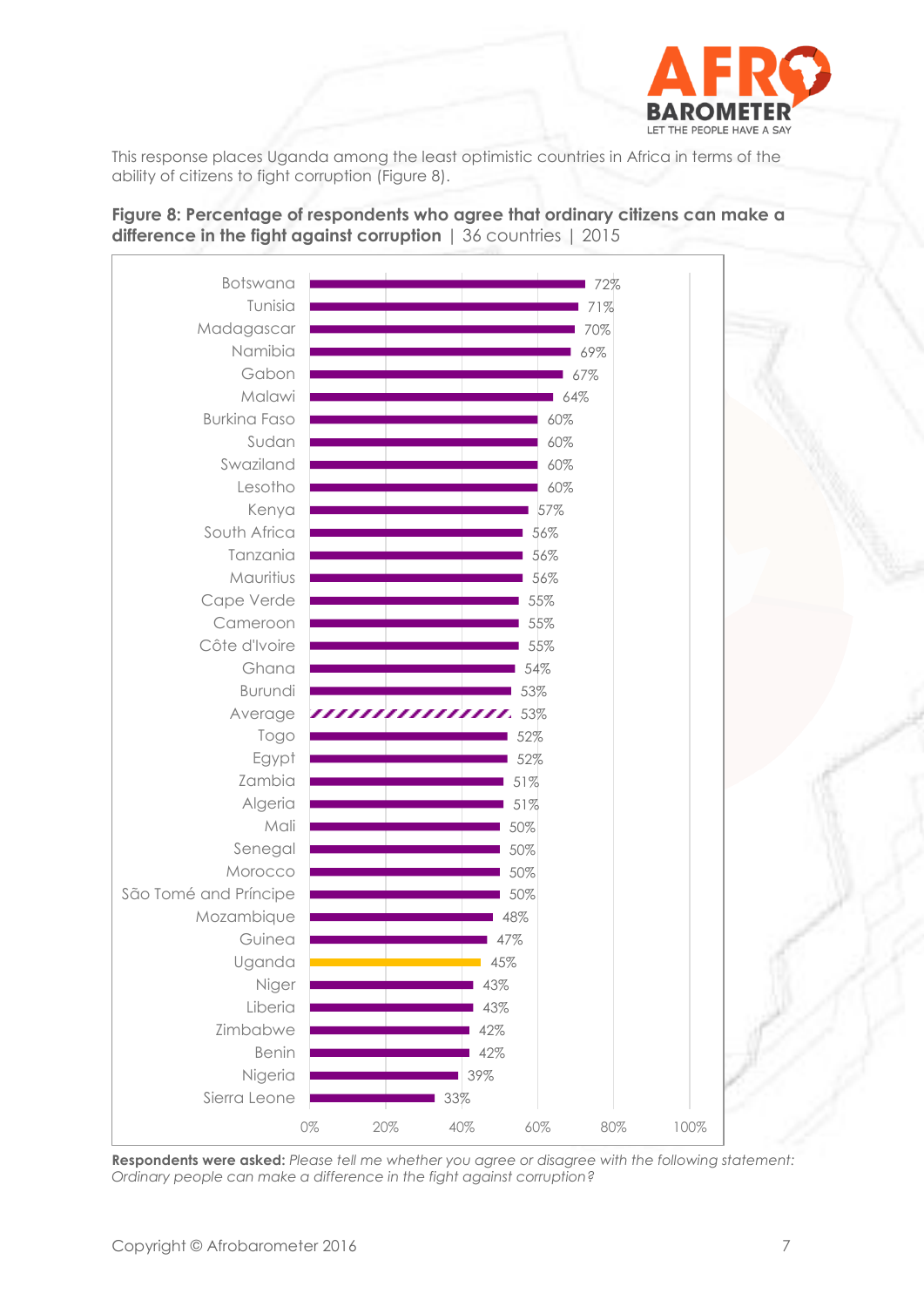

Optimism about the ability of ordinary citizens to play a role in fighting corruption varies by respondents' residence, gender, education level, age, and news habits. The view that ordinary citizens can make a difference is somewhat more common among men (49%) than among women (43%) and somewhat more common among urban (52%) than rural residents (46%). Respondents with secondary and post-secondary education are more optimistic than those with less education, 55% vs. 42%. Younger citizens are more optimistic about fighting corruption than those aged 50 and above, as are more frequent news consumers compared to respondents who never read or listen to the news (Figure 9).

Respondents who say the government is performing poorly on fighting corruption are somewhat less likely to believe that ordinary citizens can make a difference in the anticorruption fight (r=0.061, p<.001).



**Figure 9: View that ordinary people can make a difference in the fight against corruption** | by residence, sex, education, age, and news habits | Uganda | 2015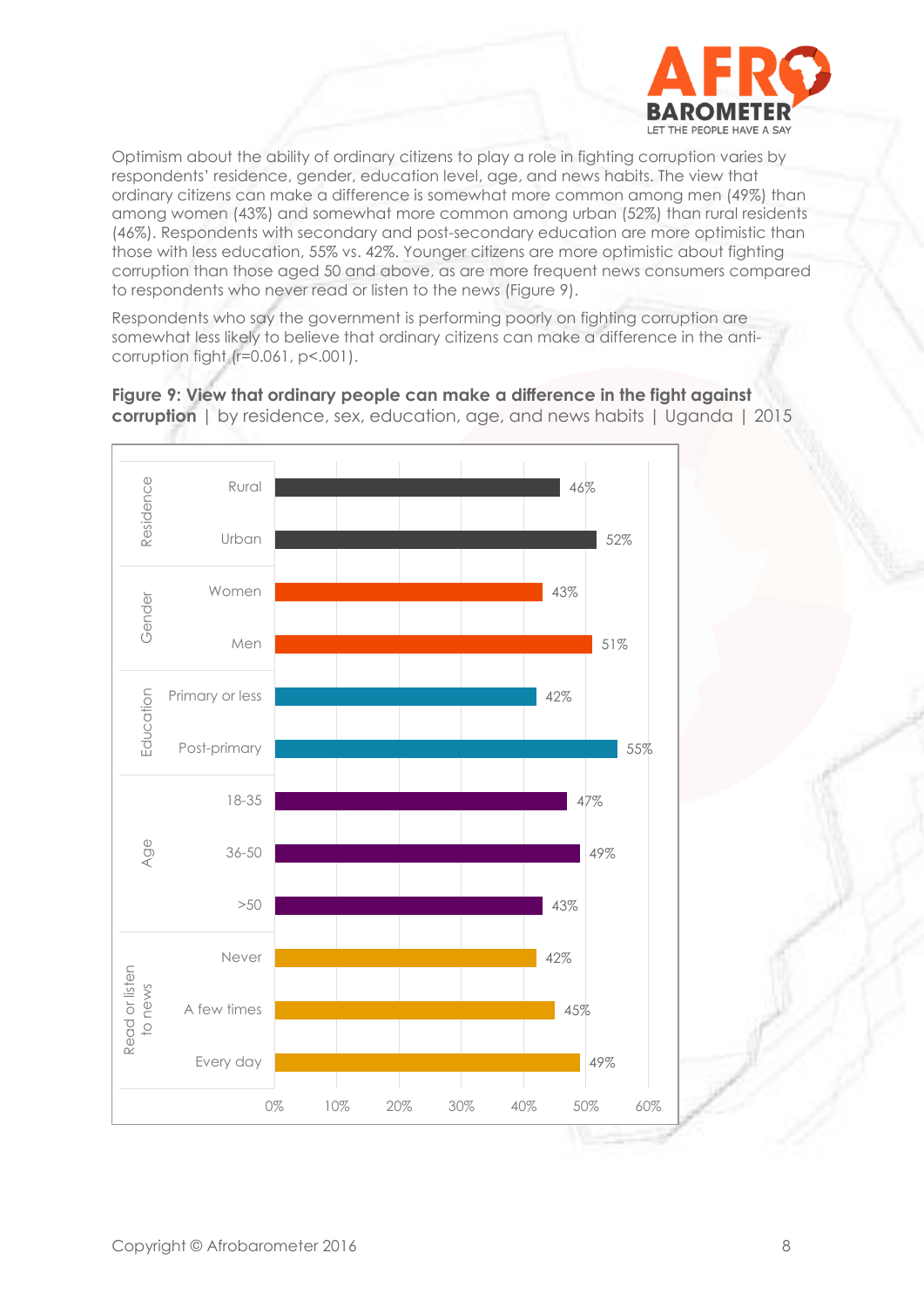

Yet when asked about the most effective way to combat corruption, most respondents are able to mention one (Figure 10). One-quarter (24%) of respondents say reporting corruption when you see or experience it is the best way to combat it, while 17% say refusing to pay bribes is the most effective way. Still, the most frequent response (29%) is that there is nothing that ordinary people can do to combat corruption. In addition, 8% say they "don't know."





**Respondents were asked:** *What is the most effective thing that an ordinary person like you can do to help combat corruption in this country?*

## **Payment of bribes and reporting of corruption**

To assess how common small-scale corruption is in Uganda, Afrobarometer asked survey respondents whether they had tried to obtain certain government services during the previous 12 months and, if so, whether they had to "pay a bribe, give a gift, or do a favour" in order to get the needed services.

Among respondents who tried to obtain services, almost four in 10 (38%) say they had to pay a bribe "once or twice," "a few times," or "often." Bribe payment was most common in obtaining assistance from the courts (44%), followed by getting assistance from or avoiding problems with the police (41%) (Figure 11).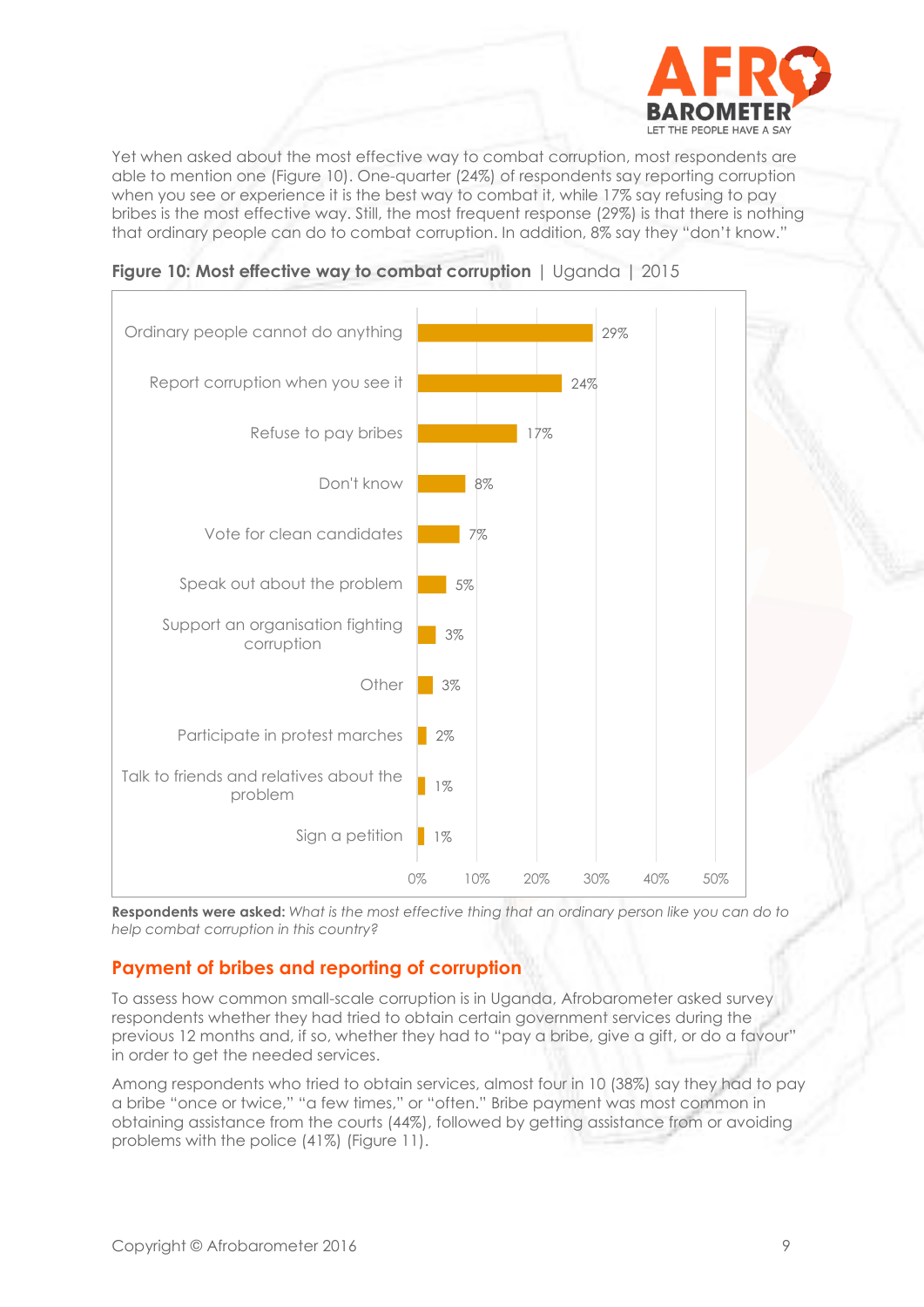





#### **Respondents were asked:**

*1. In the past 12 months, have you:*

- *Had contact with a public school?*
- *Had contact with a public clinic or hospital?*
- *Tried to get an identity document like a birth certificate, driver's license, passport or voter's card, or a permit, from government?*
- *Tried to get water, sanitation, or electric services from government?*
- *Requested assistance from the police?*
- *Had contact with the courts?*

*2. (If yes:) And how often, if ever, did you have to pay a bribe, give a gift, or do a favour [in order to obtain the needed services]? (% who say "once or twice," "a few times," or "many times")*

Among those who say they paid a bribe at least once, only 6% say they reported the incident to a government official or someone in authority (Figure 12).



**Figure 12: Payment and reporting of bribes** | Uganda | 2015

**Respondents were asked:** *If you ever paid a bribe for any of the services discussed above, did you report any of the incidents you mentioned to a government official or someone in authority?*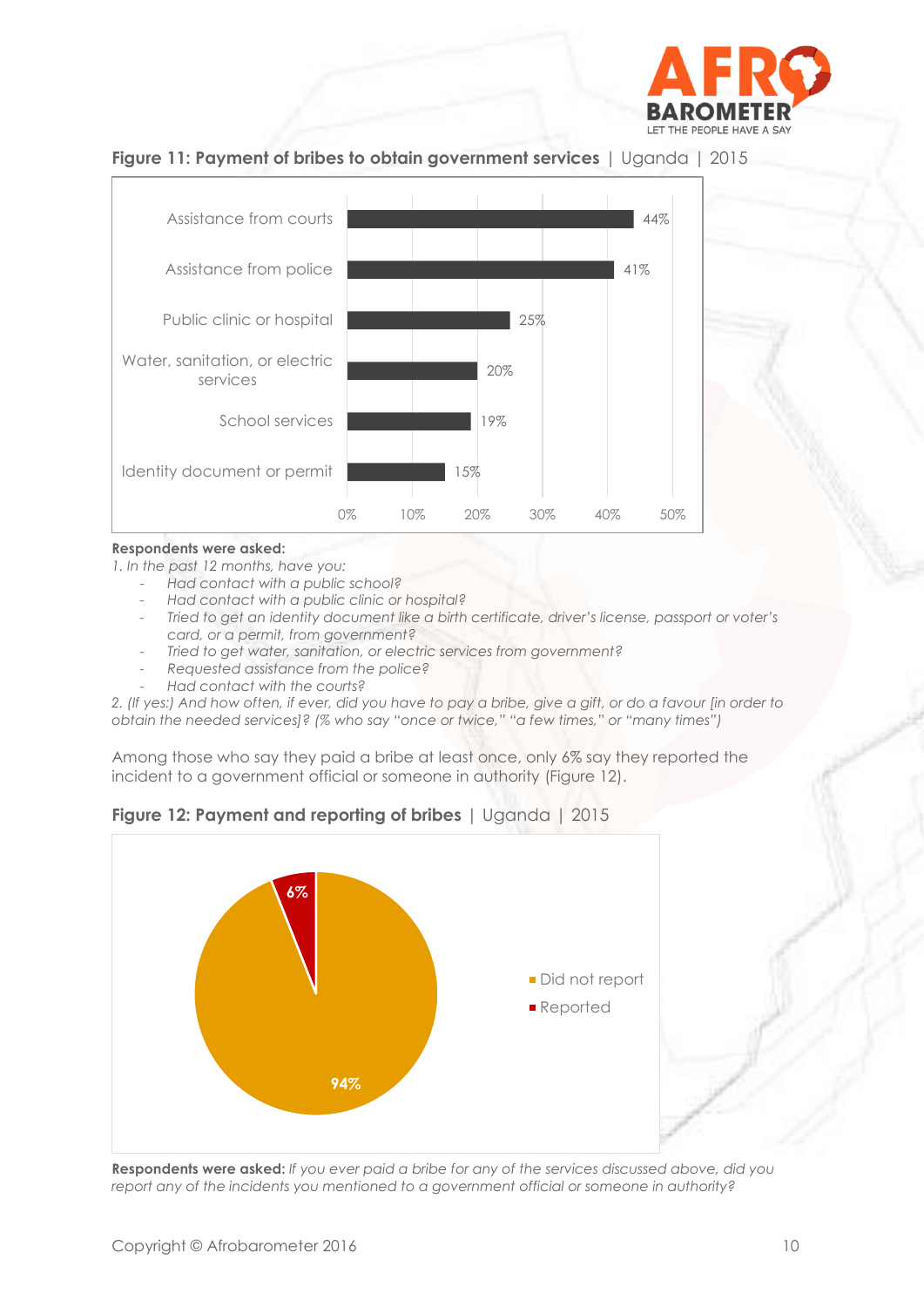

When respondents are asked what they think is the main reason why many people do not report corruption when it occurs, the most common responses are that people are afraid of the consequences (cited by 30%) and that nothing would be done if they did report it (15%) (Figure 13).



**Figure 13: Reasons why people do not report corruption** | Uganda | 2015

**Respondents were asked:** *Some people say that many incidents of corruption are never reported. Based on your experience, what do you think is the main reason why many people do not report corruption when it occurs? (Figure shows most frequent responses.)*

# **Conclusion**

Despite modest improvements in public perceptions of government anti-corruption efforts, the outlook for Uganda's fight against corruption is bleak if citizens do not believe that they can make a difference. Fighting corruption is not only the job of mandated agencies but is a collective responsibility that calls for combined efforts to succeed. The fight against corruption must start with each ordinary citizen (United Nations Office on Drugs and Crime, 2012, 2015), in an environment that is favourable to their action.

Anti-corruption programs designed by the government and civil society organisations should aim at strengthening faith in citizens by making them realize how important and powerful they are in this fight. Survey results show that education and frequent news consumption are associated with stronger perception that citizens can make a difference in the fight against corruption. In addition, younger people tend to be more optimistic about their role, which could be a significant factor given that Uganda has one of the world's youngest populations (Uganda Bureau of Statistics, 2014). The government and civil society should critically consider these factors in designing anti-corruption programs, in addition to ensuring that reporting mechanisms are operationalized, impartial, efficient, and accessible to all citizens.

> Do your own analysis of Afrobarometer data – on any question, for any country and survey round. It's easy and free at www.afrobarometer.org/online-data-analysis.